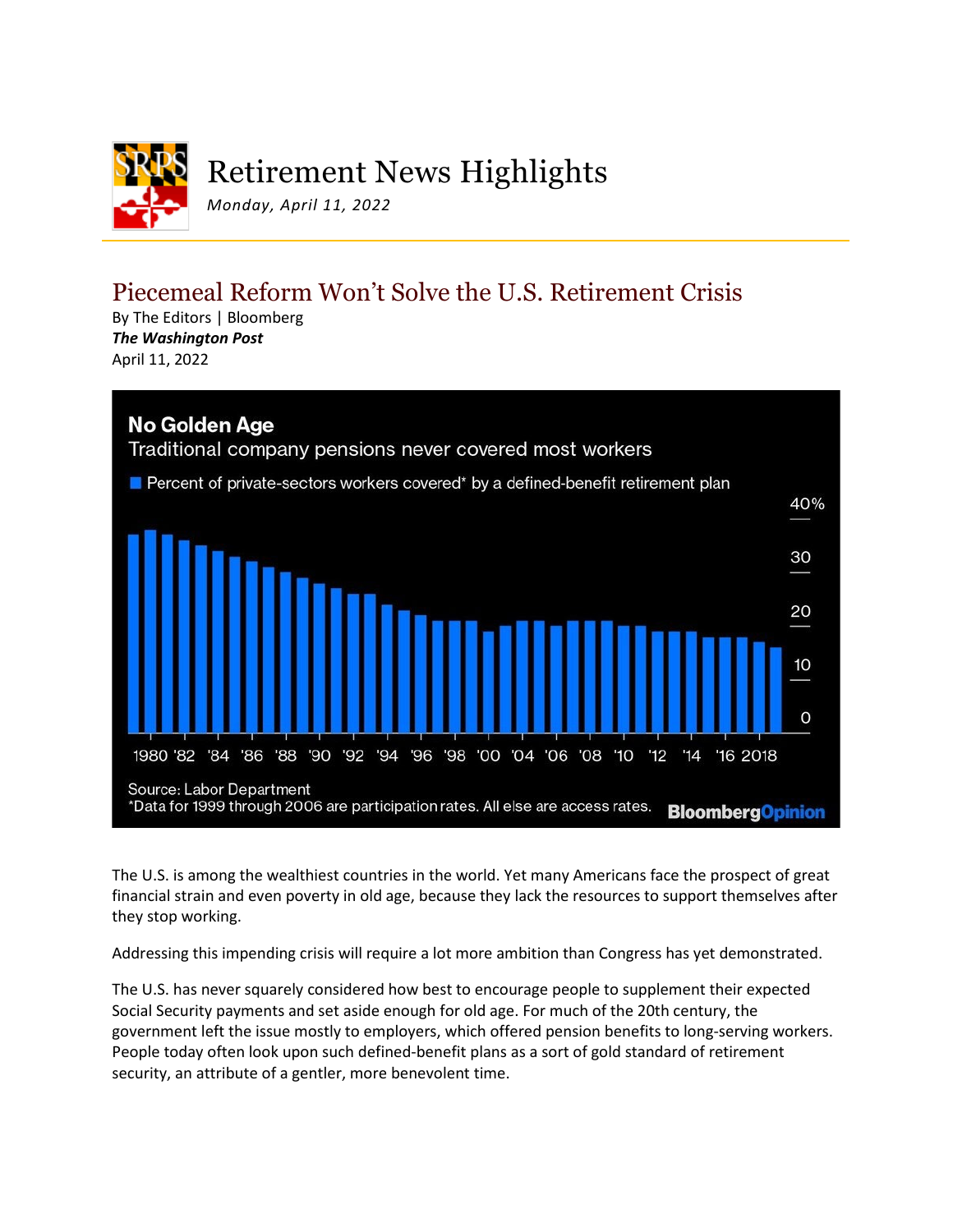Hardly. The traditional company pension arose in part by accident: Price and wage controls, imposed to combat inflation during World War II, forced companies to compete for scarce workers by promising better retirement benefits. Such perks then became a fixture of collective bargaining agreements, and were enshrined in the 1974 Employee Retirement Income Security Act. Still, they never covered more than about two-fifths of private-sector workers.



Even for those lucky enough to be covered, relying on employers to ensure income in old age was never a great idea. People tend to live longer than businesses, and many employers are poorly equipped to manage pension finances. Since 1974, more than 140,000 companies have ended their defined-benefit plans. Thousands more have transferred distressed plans to the Pension Benefit Guaranty Corporation, a government insurer that could yet cost taxpayers dearly.

Companies needed an alternative, and in the early 1980s they found one. Again, it arose by accident. Congress had inserted language in the tax code  $-$  at line 401(k)  $-$  designed to let executives defer taxes on certain types of compensation. Benefits consultants creatively interpreted the provision to allow retirement accounts for all employees, with contributions and gains accruing tax-free until the money was withdrawn. Employers administer the plans, offer a menu of investments, and in many cases provide a matching contribution. Employees make the crucial choices about whether and how much to save — and bear all the risk of accumulating too little.

This slipshod arrangement would be fine if it worked. It doesn't. The tax break on contributions overwhelmingly favors people wealthy and sophisticated enough to derive the maximum benefit. More than a third of workers — more than 50 million people — don't even have access to a 401(k) or other so-called defined-contribution plan. Of those who do, more than a quarter don't participate. Most of the rest contribute too little and achieve poor returns, thanks to high fees and the daunting complexities of managing their own money.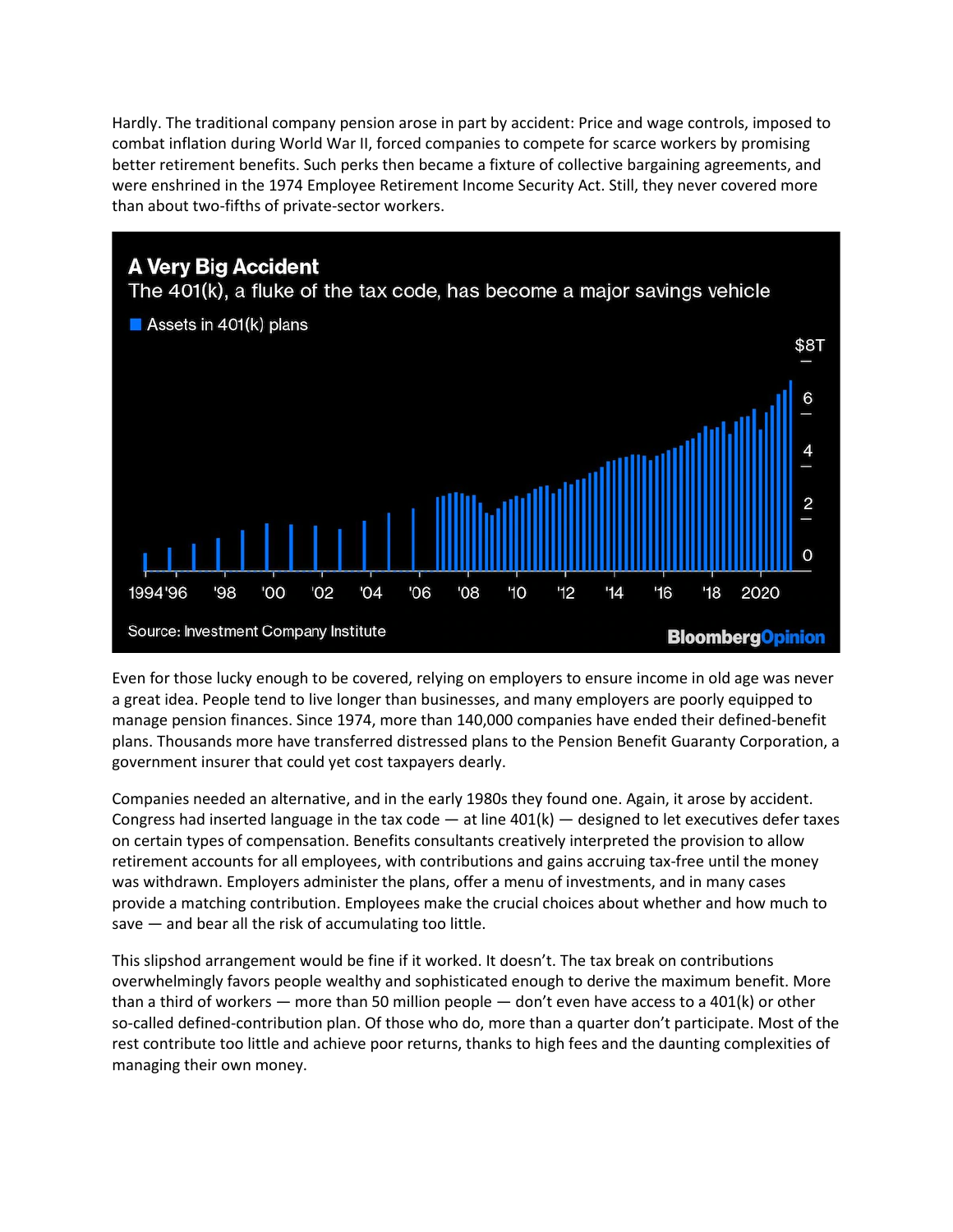

Congress has complicated things further with an array of alternatives including the IRA (individual retirement account), the Roth IRA, the (not-so-simple) SIMPLE IRA, the SEP and the SARSEP, each with its own set of rules. Again, the main beneficiaries have been those equipped to game the system. Consider, for example, the "backdoor Roth," which entails circumventing the Roth IRA's income limitations by transferring money from other retirement accounts. Or the multi-million-dollar IRAs that some finance executives — most famously Mitt Romney — have managed to accumulate despite tiny contribution limits.

Legislators keep trying to address the flaws with tweaks, such as the SECURE Act, adopted in 2019, and a sequel now under consideration. Among other things, the initiatives seek to enroll more people automatically, cover part-time employees, nudge more small businesses to offer 401(k) plans, and encourage the inclusion of annuities designed to help retirees make their money last. Such reforms are a mixed bag. Automatic enrollment can help people save, but can also harm them if fees remain unduly high. And some U.S. insurers market unnecessarily complicated annuities that incur high costs without delivering the security they advertise. By limiting 401(k) providers' liability for such products, Congress has made abuse troublingly easy.

This just isn't good enough. The U.S. needs a simpler and more comprehensive approach. The essential components: universal coverage, automatic enrollment in low-cost plans, a limited menu of wellcurated investments, easy portability when workers change jobs, and subsidies for the low-paid. Such a system would reduce unnecessary risks, minimize fees, maximize returns, slash red tape, and benefit businesses and the broader economy — while ensuring many more Americans can retire comfortably. The next and last editorial in this series will explain how.

More in this series: